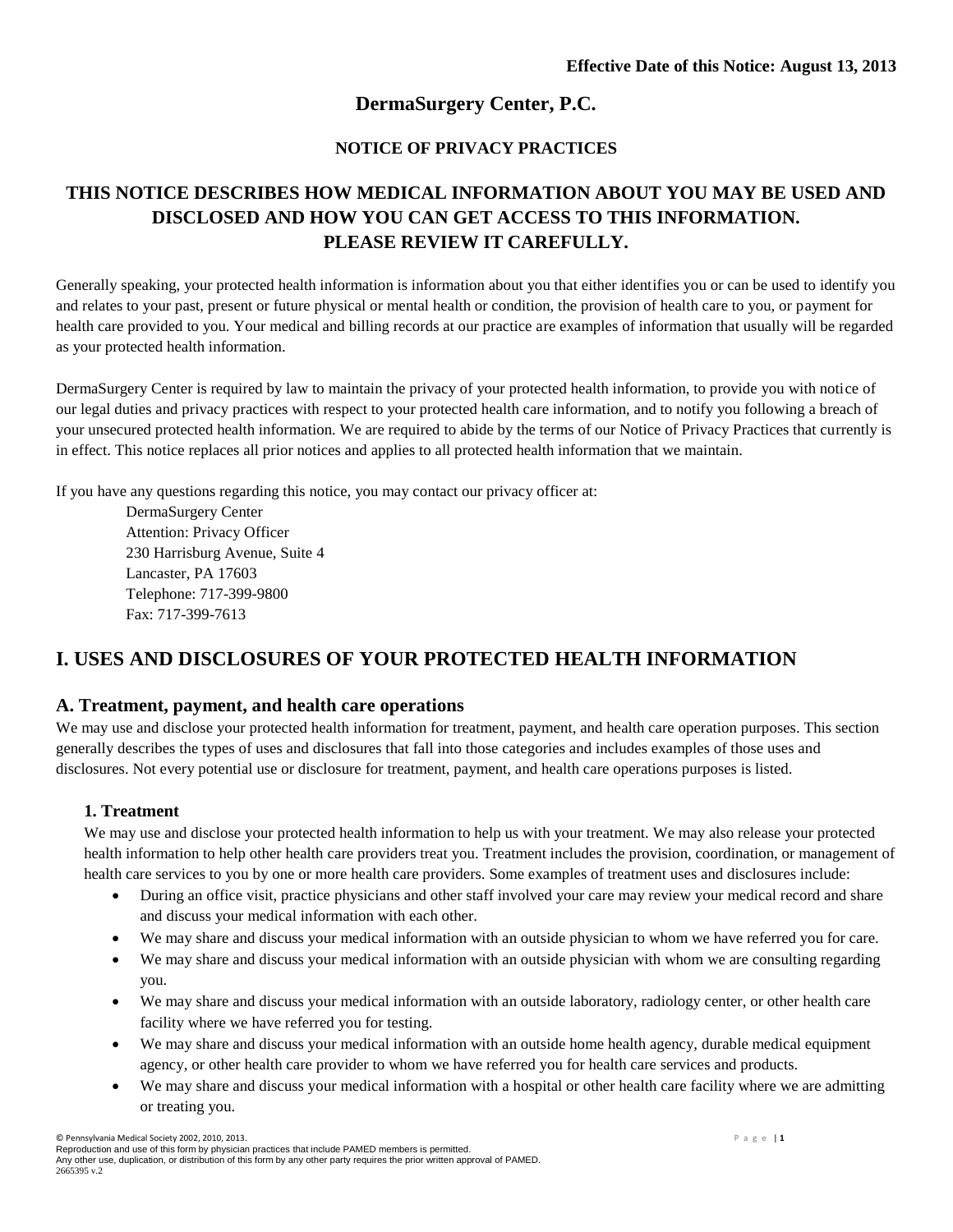- We may share and discuss your medical information with another health care provider who seeks this information for the purpose of treating you.
- We may use a patient sign-in sheet in the waiting area that is accessible to all patients.
- We may page patients in the waiting room when it is time for them to go to an examining room.
- We may contact you to provide appointment reminders.

## **2. Payment**

We may use and disclose your protected health information for our payment purposes, as well as the payment purposes of other health care providers and health plans. Payment uses and disclosures include activities conducted to obtain payment for the care provided to you or so that you can obtain reimbursement for that care. Some examples of payment uses and disclosures include:

- Sharing information with your health insurer to determine whether you are eligible for coverage or whether proposed treatment is a covered service.
- Submission of a claim to your health insurer.
- Providing supplemental information to your health insurer so that your health insurer can obtain reimbursement from another health plan under a coordination of benefits clause in your subscriber agreement.
- Sharing your demographic information (for example, your address) with other health care providers who seek this information to obtain payment for health care services provided to you.
- Mailing you bills in envelopes with our practice name and return address.
- Provision of a bill to a family member or other person designated as responsible for payment for services rendered to you.
- Providing medical records and other documentation to your health insurer to support the medical necessity of a health service.
- Allowing your health insurer access to your medical record for a medical necessity or quality review audit.
- Providing consumer reporting agencies with credit information (your name and address, date of birth, Social Security number, payment history, account number, and our name and address).
- Providing information to a collection agency or our attorney for purposes of securing payment of a delinquent account.
- Disclosing information in a legal action for purposes of securing payment of a delinquent account.

#### **3. Health care operations**

We may use and disclose your protected health information for our health care operation purposes as well as certain health care operation purposes of other health care providers and health plans. Some examples of health care operation purposes include:

- Quality assessment and improvement activities.
- Population based activities relating to improving health or reducing health care costs.
- Reviewing the competence, qualifications, or performance of health care professionals.
- Conducting training programs for medical and other students.
- Accreditation, certification, licensing, and credentialing activities.
- Health care fraud and abuse detection and compliance programs.
- Conducting other medical review, legal services, and auditing functions.
- Business planning and development activities, such as conducting cost management and planning related analyses.
- Sharing information regarding patients with entities that are interested in purchasing our practice and turning over patient records to entities that have purchased our practice.
- Other business management and general administrative activities, such as compliance with the federal privacy rule and resolution of patient grievances.
- We may contact you to solicit funds for our practice. With any fundraising communication, you will be given the opportunity to opt-out of future solicitations.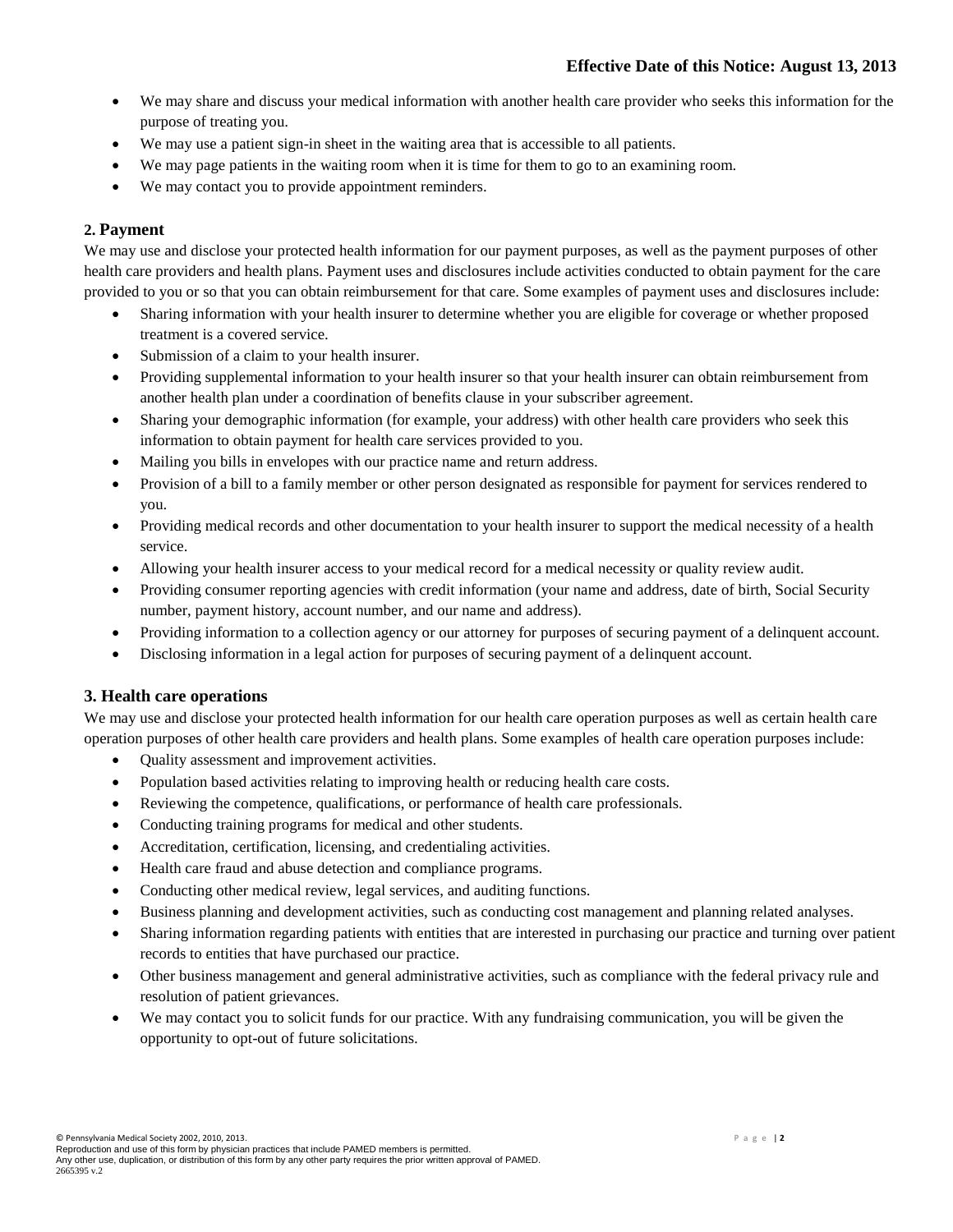## **B. Uses and disclosures for other purposes**

We may use and disclose your protected health information for other purposes. This section generally describes those purposes by category. Each category includes one or more examples. Not every potential use or disclosure in a category will be listed. Some examples fall into more than one category – not just the category under which they are listed.

### **1. Individuals involved in care or payment for care**

We may disclose your protected health information to someone involved in your care or payment for your care, such as a spouse, a family member, or close friend. For example, if you have surgery, we may discuss your physical limitations with a family member assisting in your post-operative care.

### **2. Notification purposes**

We may use and disclose your protected health information to notify, or to assist in the notification of, a family member, a personal representative, or another person responsible for your care regarding your location, general condition, or death. For example, if you are hospitalized, we may notify a family member of the name and address of the hospital and your general condition. In addition, we may disclose your protected health information to a disaster relief entity, such as the American Red Cross, so that it can notify a family member, a personal representative, or another person involved in your care regarding your location, general condition, or death.

## **3. Required by law**

We may use and disclose protected health information when required by federal, state, or local law. For example, we may disclose protected health information to comply with mandatory reporting requirements involving births and deaths, child abuse, disease prevention and control, vaccine-related injuries, medical device-related deaths and serious injuries, gunshot and other injuries by a deadly weapon or criminal act, driving impairments, and blood alcohol testing.

#### **4. Other public health activities**

We may use and disclose protected health information for public health activities, including:

- Public health reporting, for example, communicable disease reports.
- Child abuse and neglect reports.
- FDA-related reports and disclosures, for example, adverse event reports.
- Public health warnings to third parties at risk of a communicable disease or condition.
- OSHA requirements for workplace surveillance and injury reports.

## **5. Victims of abuse, neglect, or domestic violence**

We may use and disclose protected health information for purposes of reporting of abuse, neglect, or domestic violence in addition to child abuse, for example, reports of elder abuse to the Department of Aging or abuse of a nursing home patient to the Department of Public Welfare.

## **6. Health oversight activities**

We may use and disclose protected health information for purposes of health oversight activities authorized by law. These activities could include audits, inspections, investigations, licensure actions, and legal proceedings. For example, we may comply with a Drug Enforcement Agency inspection of patient records.

## **7. Judicial and administrative proceedings**

We may use and disclose protected health information disclosures in judicial and administrative proceedings in response to a court order or subpoena, discovery request or other lawful process. For example, we may comply with a court order to testify in a case at which your medical condition is at issue.

## **8. Law enforcement purposes**

We may use and disclose protected health information for certain law enforcement purposes including to: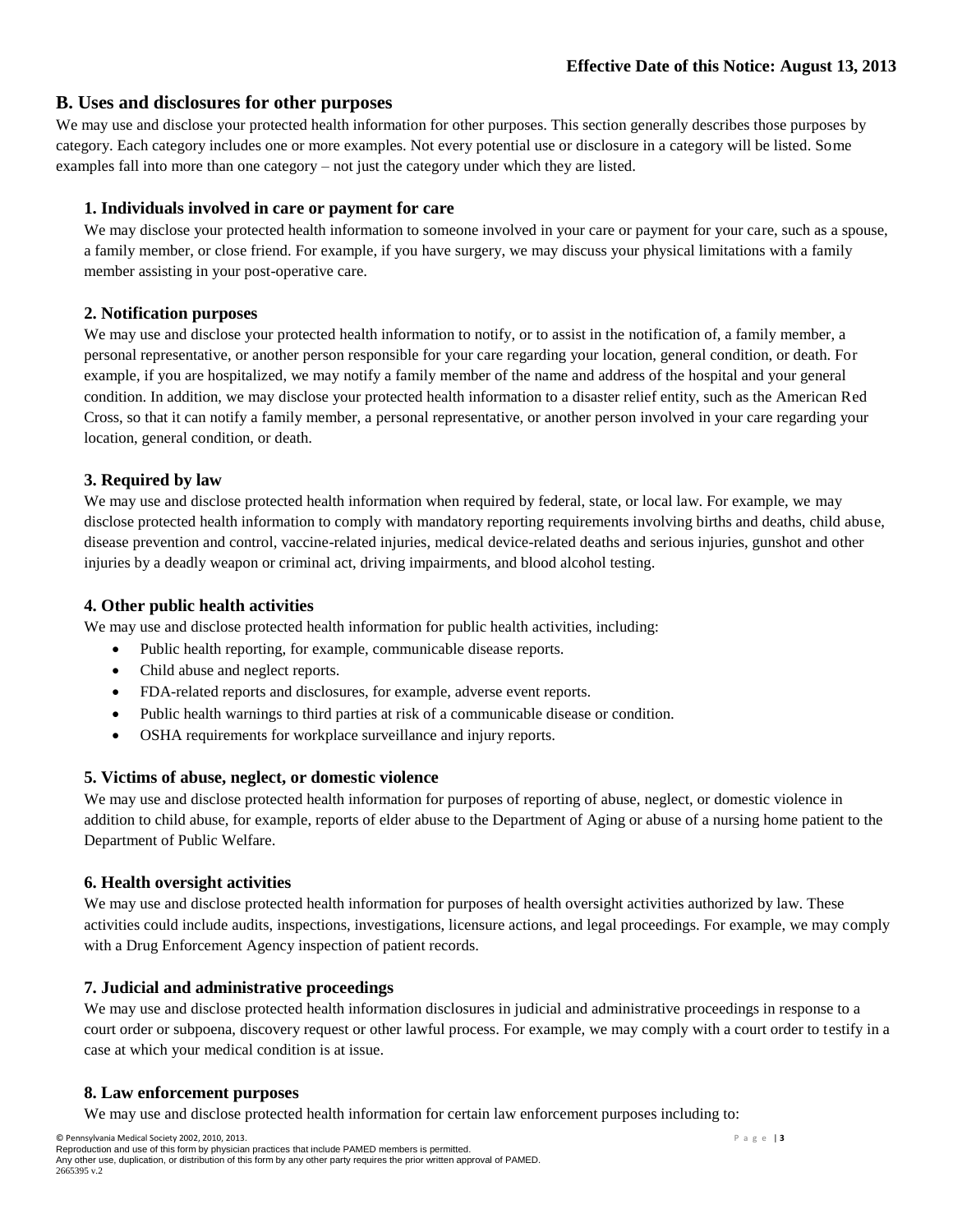- Comply with a legal process, for example, a search warrant.
- Comply with a legal requirement, for example, mandatory reporting of gun-shot wounds.
- Respond to a request for information for identification/location purposes.
- Respond to a request for information about a crime victim.
- Report a death suspected to have resulted from criminal activity.
- Provide information regarding a crime on the premises.
- Report information related to the commission of a crime obtained while providing emergency medical care.

#### **9. Coroners and medical examiners**

We may use and disclose protected health information for purposes of providing information to a coroner or medical examiner for the purpose of identifying a deceased patient, determining a cause of death, or facilitating their performance of other duties required by law.

#### **10. Funeral directors**

We may use and disclose protected health information for purposes of providing information to funeral directors as necessary to carry out their duties.

#### **11. Organ and tissue donation**

For purposes of facilitating organ, eye, and tissue donation and transplantation, we may use and disclose protected health information to entities engaged in the procurement, banking, or transplantation of cadaveric organs, eyes, or tissue.

## **12. Threat to public safety**

We may use and disclose protected health information for purposes involving a threat to public safety, including protection of a third party from harm and identification and apprehension of a criminal. For example, in certain circumstances, we are required by law to disclose information to protect someone from imminent serious harm.

#### **13. Specialized government functions**

We may use and disclose protected health information for purposes involving specialized government functions including:

- Military and veterans activities.
- National security and intelligence.
- Protective services for the President and others.
- Medical suitability determinations for the Department of State.
- Correctional institutions and other law enforcement custodial situations.

#### **14. Workers' compensation and similar programs**

We may use and disclose protected health information as authorized by and to the extent necessary to comply with laws relating to workers' compensation or similar programs established by law that provide benefits for work-related injuries or illness without regard to fault. For example, this would include submitting a claim for payment to your employer's workers' compensation carrier if we treat you for a work injury.

#### **15. Business associates**

Our "Business Associates" are entities that provide services to our practice and that require access to protected health information of our patients in order to provide those services. A business associate of our practice may create, receive, maintain, or transmit protected health information while performing a function on our behalf. For example, we may share with our billing company information regarding your care so that the company can file health insurance claims and bill you or another responsible party. In addition, we may share protected health information with a business associate who needs this information to provide a service for us. For example, our attorneys may need access to protected information to provide legal services to us. Our business associates may use and disclose your protected health information consistent with this notice and as otherwise permitted by law. To protect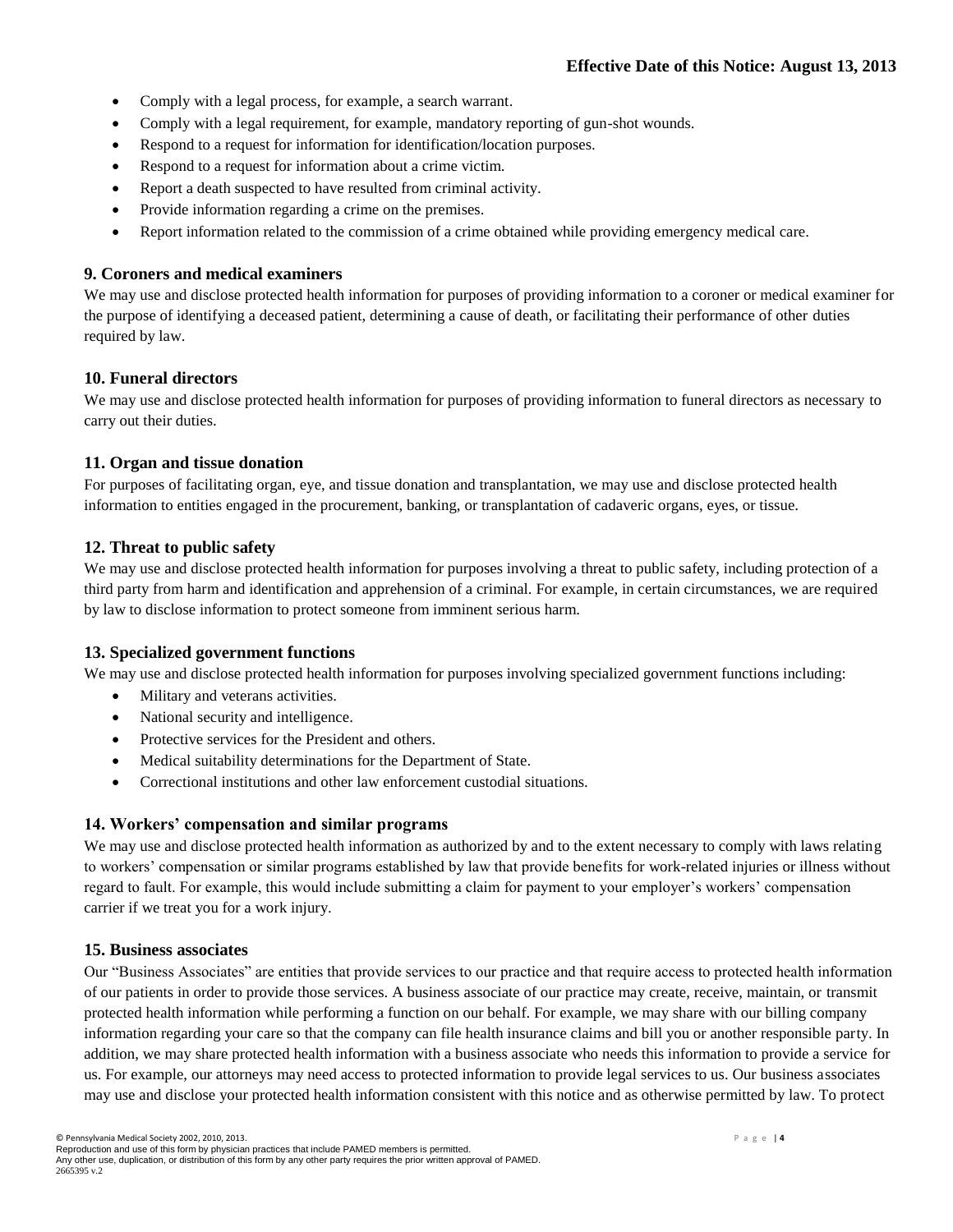your protected health information, we require business associates to enter into written agreements that they will appropriately safeguard the protected health information they require to provide the services they have agreed to provide.

## **16. Creation of de-identified information**

We may use protected health information about you in the process of de-identifying the information. For example, we may use your protected health information in the process of removing those aspects which could identify you so that the information can be disclosed for research purposes. When your information has been de-identified in this way, having had all information removed that could reasonably identify that the information is yours, we may disclose this information without your authorization as it is no longer considered protected health information.

## **17. Incidental disclosures**

We may disclose protected health information as by-product of an otherwise permitted use or disclosure. For example, other patients may overhear your name being paged in the waiting room.

## **C. Uses and disclosures with authorization**

For all other purposes that do not fall under a category listed under sections I.A and I.B, we must obtain your written authorization to use or disclose your protected health information.

In addition, we are required to obtain your authorization:

- for most uses and disclosures of psychotherapy notes,
- to use and disclose your protected health information for most marketing purposes,
- to sell your protected health information

Your authorization can be revoked at any time. However, we are not able to retract uses and disclosures made with your authorization prior to the effective date of the revocation.

# **II. PATIENT RIGHTS**

## **A. Further restriction on use or disclosure**

You have a right to request that we restrict a use and disclosure of your protected health information, which we are otherwise permitted to make, for treatment, payment, or health care operations, to someone who is involved in your care or payment for your care, or for notification purposes.

We are not required to agree to a request for such a restriction, with one exception involving self-pay services. We must agree to a request not to disclose your protected health information to a health plan for payment or health care operations purposes if the information pertains solely to a health care item or service for which we have been paid in full by you or someone other than the health plan and the disclosure is not otherwise required by law.

To request a further restriction as outlined in this section, you must submit a written request to our privacy officer. The request must tell us: (a) what information you want restricted; (b) how you want the information restricted; and (c) to whom you want the restriction to apply.

## **B. Confidential communication**

You have a right to request that we communicate your protected health information to you by a certain means or at a certain location. For example, you might request that we only contact you by mail or at work. We will accommodate requests for confidential communications as long as they are reasonable.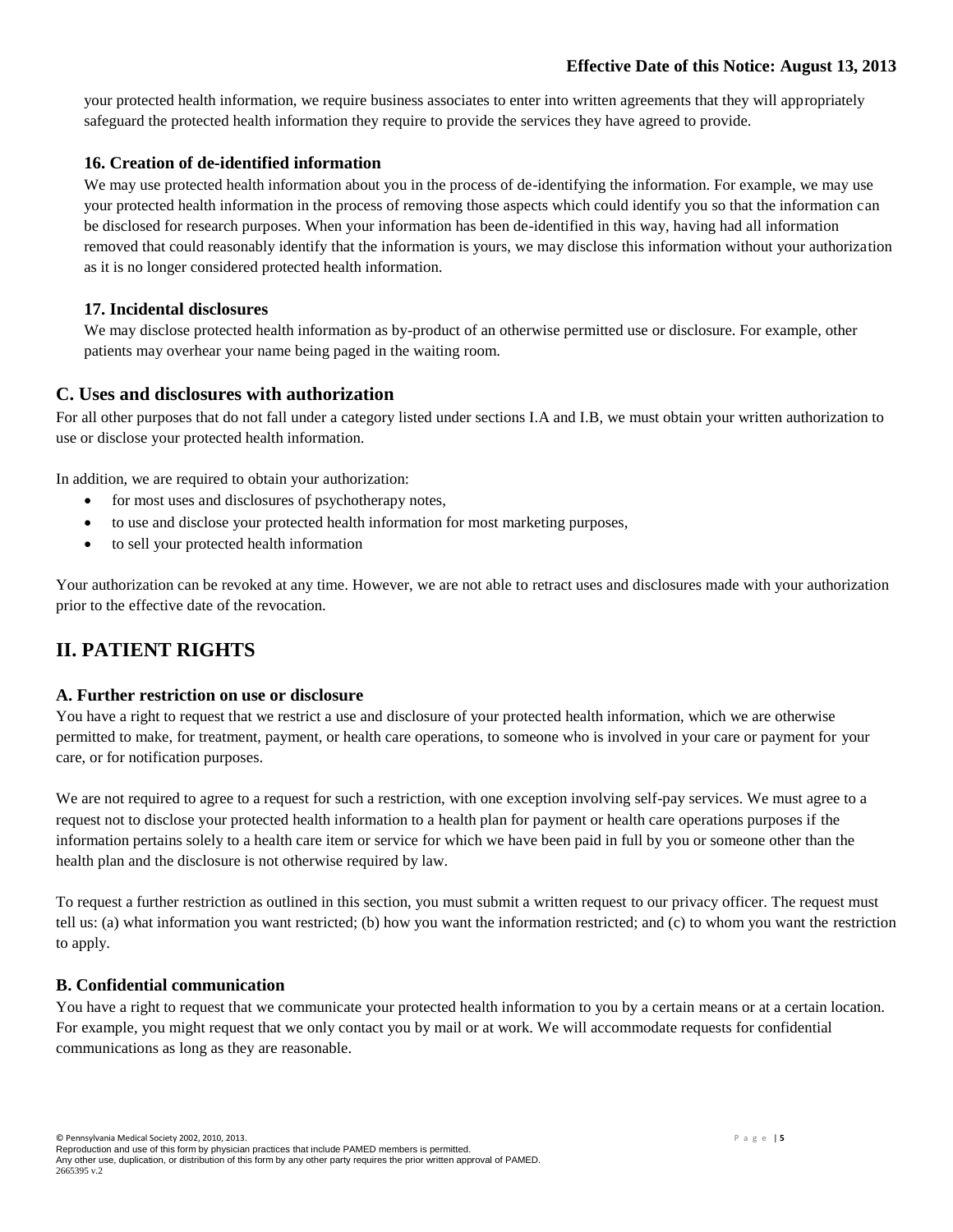## **Effective Date of this Notice: August 13, 2013**

To make a request for confidential communications, you must submit a written request to our privacy officer. The request must tell us how or where you want to be contacted. In addition, if another individual or entity is responsible for payment, the request must explain how payment will be handled.

### **C. Accounting of disclosures**

You have a right to obtain, upon request, an "accounting" of certain disclosures of your protected health information. This right is subject to limitations, such as how far back the accounting must cover and the scope of the covered disclosures. In addition, in some circumstances we may charge you for providing the accounting. To request an accounting, you must submit a written request to our privacy officer. The request should designate the applicable time period.

## **D. Inspection and copying**

You have a right to inspect and obtain a copy of your protected health information that we maintain in a designated record set. Generally, this includes your medical and billing records. This right is subject to limitations. In certain cases, we may deny your request. We also may impose charges for the cost involved in providing copies, such as labor, supplies, and postage, as permitted by law. If your records are maintained electronically, you have the right to specify that the records you requested be provided in electronic form. We will accommodate your request for a specific electronic form or format as long as we are able to readily produce a copy in the requested form or format. If we cannot do so, we will work with you to reach agreement on an alternative readable electronic form. If you request a copy of your information electronically on a moveable electronic media (such as a CD or USB drive) we may charge you for the cost of that media. .

To exercise your right of access to your protected health information, you must submit a written request to our privacy officer. The request must: (a) describe the health information to which access is requested; (b) state how you want to access the information, such as inspection, pick-up of copy, mailing of copy; (c) specify any requested form or format, such as paper copy or an electronic means; and (d) include the mailing address, if applicable.

You may also request that your protected health information be directly transmitted to another person or entity. To exercise this right, you must submit a request to our privacy officer. The request must: (a) be in writing and signed by you; and (b) clearly identify both the designated person or entity and where the information should be sent.

## **E. Right to amendment**

You have a right to request that we amend protected health information that we maintain about you in a designated record set if the information is incorrect or incomplete. This right is subject to limitations. In certain cases, we may deny your request for an amendment. To request an amendment, you must submit a written request to our privacy officer. The request must specify each change that you want and provide a reason to support each requested change.

## **F. Copy of privacy notice**

You have a right to receive, upon request, a copy of our Notice of Privacy Practices. Copies are available in our office reception area, on our website, or by contacting our privacy officer. Requests for special accommodation regarding the notice should be directed to our privacy officer.

## **G. Notification of breach**

You have a right to receive timely written notice of a breach of your unsecured protected health information

## **III. CHANGES TO THIS NOTICE**

We reserve the right to change this notice at any time. We further reserve the right to make any change effective for all protected health information that we or our business associate's maintain, including information that we or our business associates created or received prior to the effective date of the change.

Reproduction and use of this form by physician practices that include PAMED members is permitted. Any other use, duplication, or distribution of this form by any other party requires the prior written approval of PAMED. 2665395 v.2